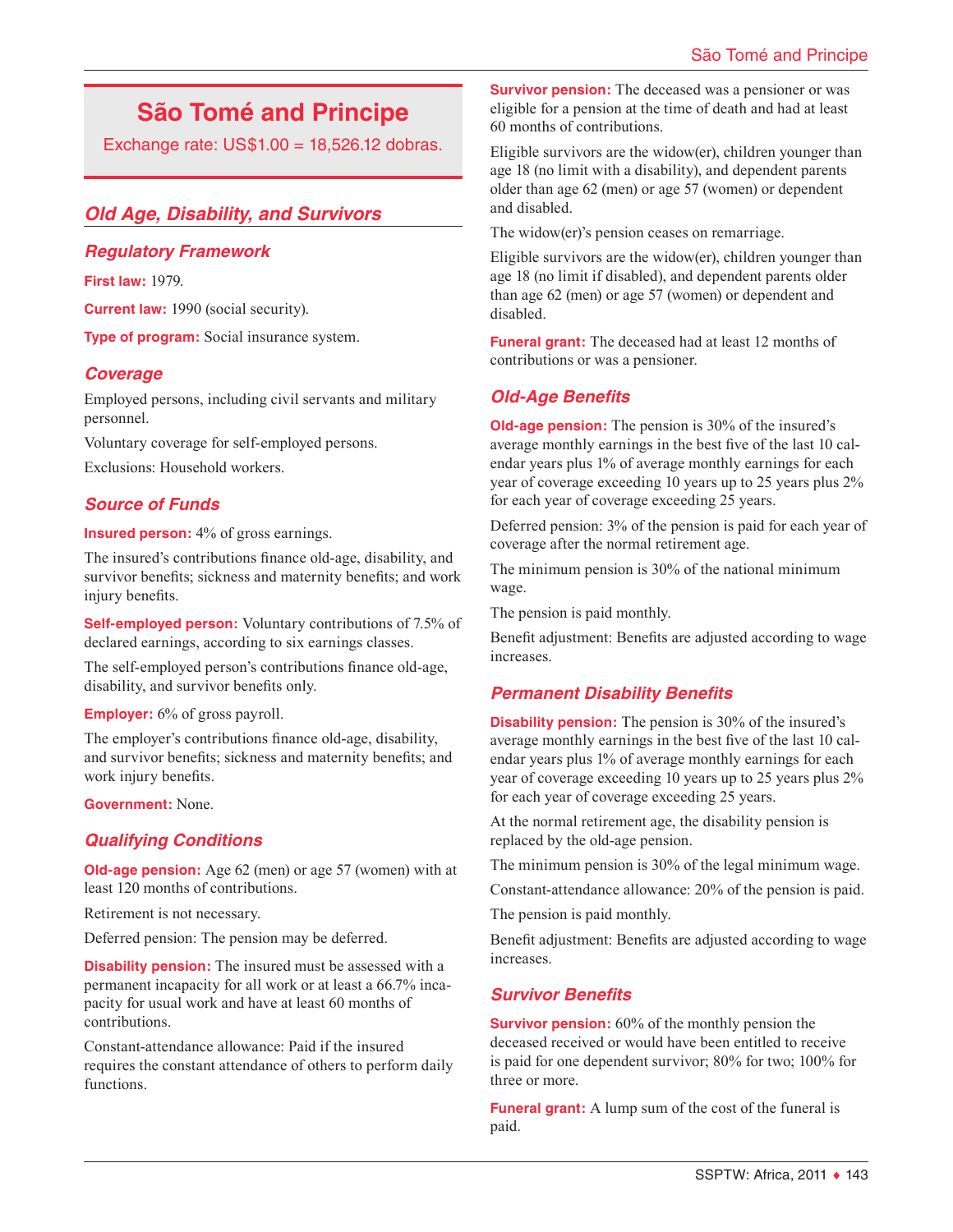## São Tomé and Principe

#### *Administrative Organization*

Ministry of Health, Labor, and Social Security provides general supervision.

National Institute of Social Security administers the program.

## *Sickness and Maternity*

#### *Regulatory Framework*

**First law:** 1979.

**Current law:** 1990 (social security).

**Type of program:** Social insurance system. Cash benefits only.

#### *Coverage*

Employed persons, including civil servants and military personnel.

Exclusions: Self-employed persons and household workers.

#### *Source of Funds*

**Insured person:** See source of funds under Old Age, Disability, and Survivors.

**Self-employed person:** Not applicable.

**Employer:** See source of funds under Old Age, Disability, and Survivors.

**Government:** See source of funds under Old Age, Disability, and Survivors.

## *Qualifying Conditions*

**Cash sickness benefits:** The insured must have at least three months of coverage with at least 60 days of paid contributions immediately before the incapacity began or a total of three months of paid contributions if the insured had not contributed in the 12 months before the incapacity began.

**Cash maternity benefits:** The insured must have at least 360 days of coverage and at least 10 months of paid contributions before the expected date of childbirth.

**Special leave:** Paid to a parent to provide care for a sick child younger than age 3 or a child of any age with a disability. The insured must have at least three months of coverage with at least 60 days of contributions immediately before the leave began.

#### *Sickness and Maternity Benefits*

**Sickness benefit:** 60% of the insured's average daily earnings in the last two months is paid after a three-day waiting period for up to 360 days.

**Maternity benefit:** 100% of the insured's average daily earnings in the last 12 months is paid for 30 days before and 30 days (45 days for multiple births) after the expected date of childbirth.

**Special leave:** 60% of the insured's average daily earnings in the last two months is paid without a waiting period for up to 360 days; the benefit may be extended 180 days for the same child 12 months after the end of the first benefit period.

#### *Workers' Medical Benefits*

No statutory benefits are provided.

Medical care is provided under the public health program.

#### *Dependents' Medical Benefits*

No statutory benefits are provided. Medical care is provided under the public health program.

#### *Administrative Organization*

Ministry of Health, Labor, and Social Security provides general supervision.

National Institute of Social Security administers the program.

#### *Work Injury*

#### *Regulatory Framework*

**First law:** 1979.

**Current law:** 1990 (social security).

**Type of program:** Social insurance system.

#### *Coverage*

Employed persons, including civil servants and military personnel.

Exclusions: Self-employed persons.

#### *Source of Funds*

**Insured person:** See source of funds under Old Age, Disability, and Survivors.

**Self-employed person:** Not applicable.

**Employer:** See source of funds under Old Age, Disability, and Survivors.

**Government:** See source of funds under Old Age, Disability, and Survivors.

#### *Qualifying Conditions*

**Work injury benefits:** There is no minimum qualifying period. Accidents that occur while commuting to and from work are covered.